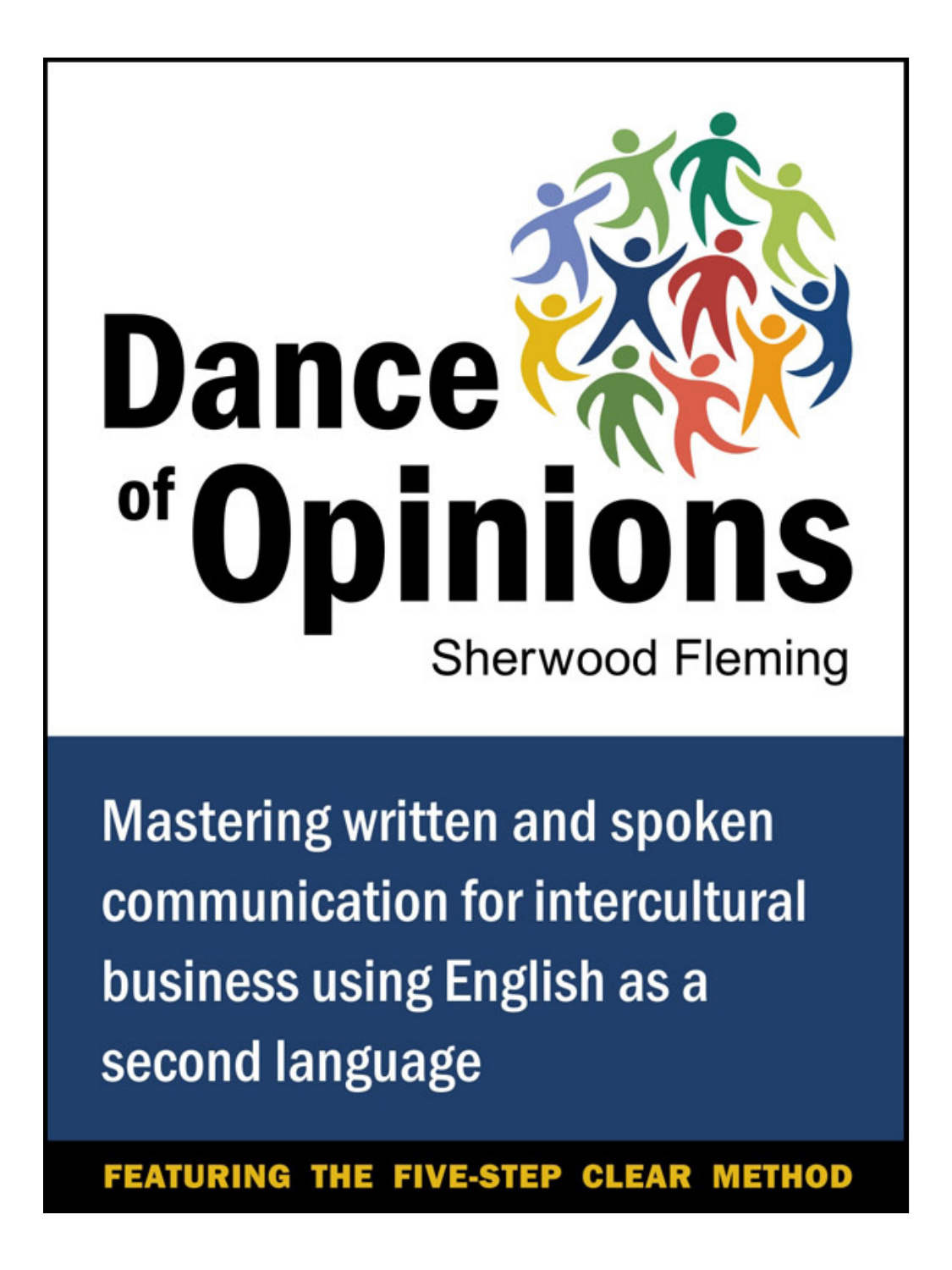Copyright © 2012 Sherwood Fleming Communication

ISBN 9791091370004

All rights reserved worldwide. No part of this publication may be reproduced, stored on a retrieval system, or transmitted in any form or by any means without prior permission of the author. The only exception is brief quotations in reviews.

Visit the author website : sherwoodfleming.com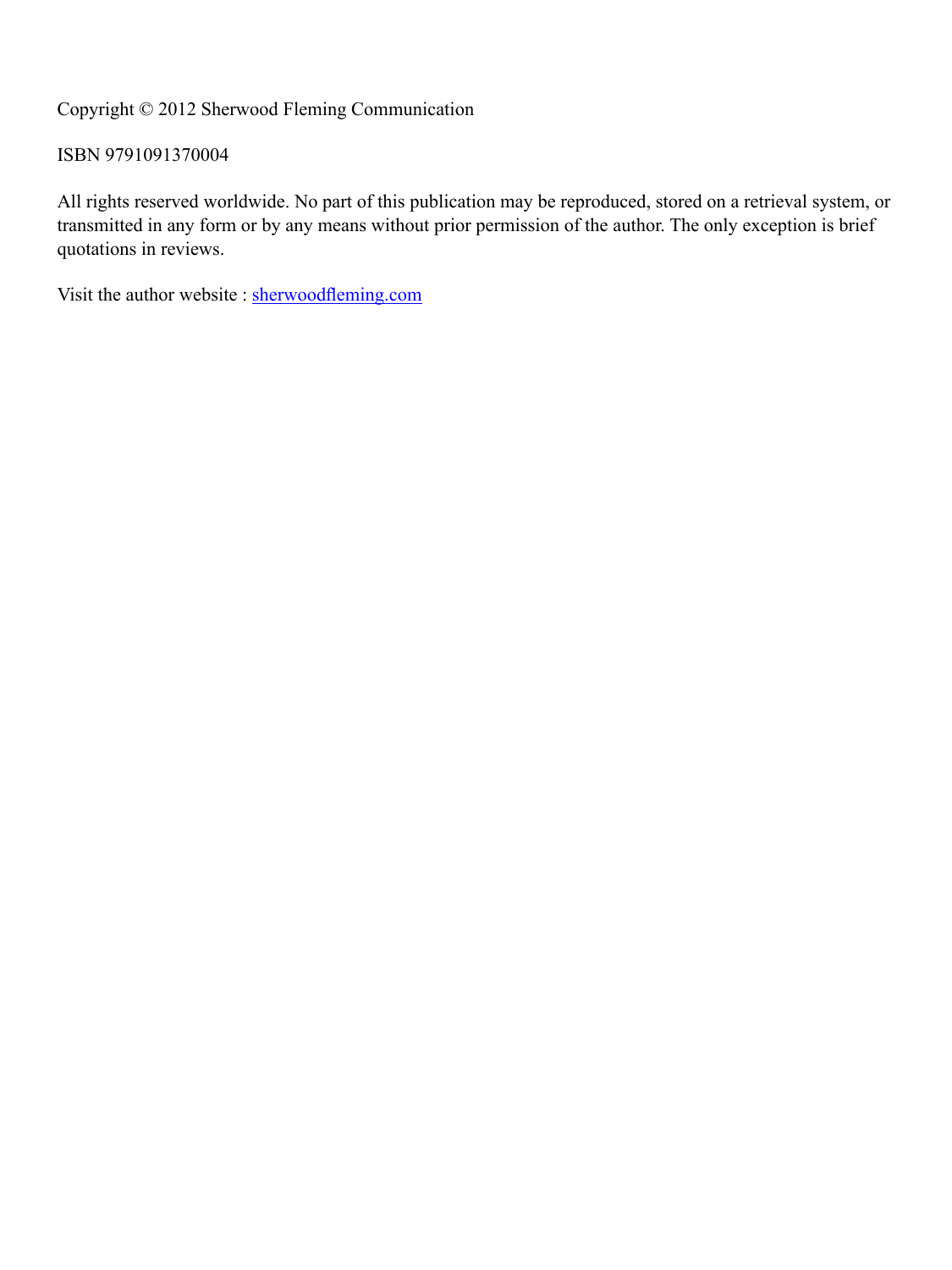# **Table of Contents**

#### **Preface**

Pierre's story The two-way street called intercommunication

#### **Introduction**

We build our future in the opinions we exchange today What you will learn How will this book benefit you? The underlying principles of the CLEAR method How the book is organized What you will learn in each part How to use this book

# **Part 1: Overview of Communication**

# **Chapter 1: The basics of communication**

What is communication? What happens when you speak and listen in your native language? What happens when you use English as a second language? How can communication be simplified? How the CLEAR method for expressing opinions evolved

# **Chapter 2: Becoming aware of your unique communication style**

Do you know that you have a unique communication style? Where did you learn to communicate? Where did you learn to communicate interculturally? How can you develop your intercultural communication style? Why should you take the lead?

# **Part 2: The Dance of Opinions**

# **Chapter 3: Becoming aware of your dance of opinions**

How do you dance? The exchange of opinions is both an opportunity and a challenge Where did you learn your particular dance of opinions? Is your dance of opinions a fit for your current situation? Where have you learned to express your opinions in English? Jean-Paul's story

#### **Chapter 4: Increasing your awareness of the dance of opinions**

What are the different parts of an opinion? How do you interpret tone and body language? How do you interpret the content of an opinion?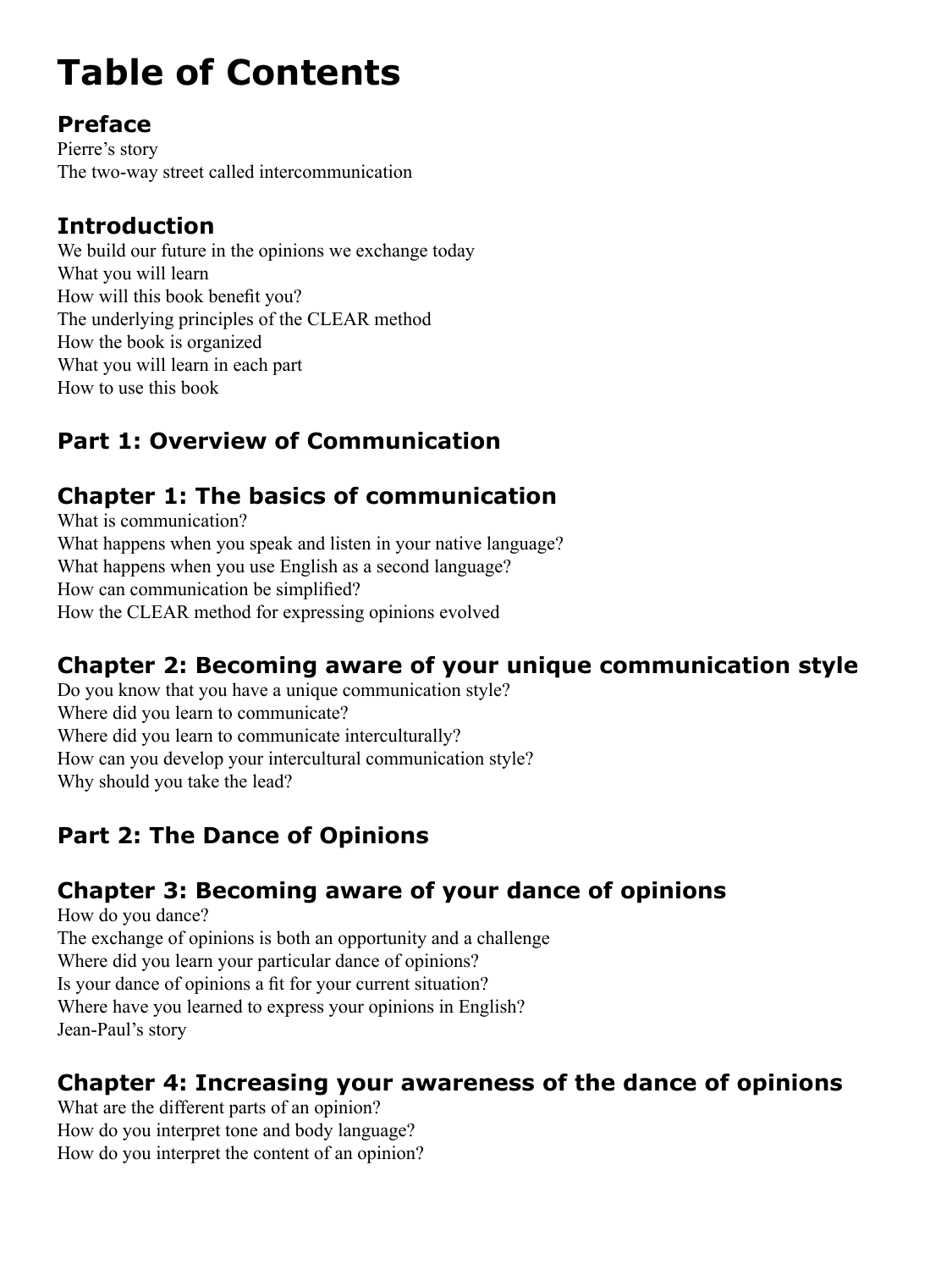# **Chapter 5: Learning the forms of the English dance of opinions**

What are the two forms of the English dance of opinions? The role intention plays in effectively expressing your opinions The form of the English collaborative dance of opinions What is your first reaction to the collaborative form? Learning how to develop intercultural ears Constructing the English collaborative dance of opinions How to proceed Exercises to practice what you learned in this chapter Quality, not quantity

#### **Chapter 6: Learning the authoritative form of the English dance of opinions**

Choosing when to use the authoritative dance of opinions The idea behind the verbs of conviction What to avoid when expressing professional opinions The strengths and limitations of authoritative opinions Constructing the authoritative dance of opinions Verb tenses to use for the authoritative dance of opinions Exercises to apply what you have learned in this chapter Can you hear with intercultural ears yet?

# **Part 3: The CLEAR Method**

#### **Chapter 7: Overview of the five-step CLEAR method**

Objectives of the five-step CLEAR method

Keeping up with the present

Quick overview of the CLEAR method

- Step 1 Convey your concise opinion
- Step  $2 -$  Link to the concerns of your listener
- Step 3 Enact your experiences
- Step 4 Assert your authority
- Step 5 Repeat your concise opinion

Martine's story

# **Chapter 8: Step 1 — Convey your concise opinion**

Do you know what you want to say before writing or speaking?

What is your current process for collecting, choosing and organizing what you want to say? How do you perceive language?

Preparing what to say by using the flow of language

Knowing the difference between grounded interpretations and ungrounded interpretations Practice makes perfect

How to implement Step 1 of the CLEAR method

More detailed instructions for how to implement Step 1 of the CLEAR method

Doing this process by hand or on the computer?

# **Chapter 9: Step 2 — Link to your listener's concerns**

The importance of linking to your listener's concerns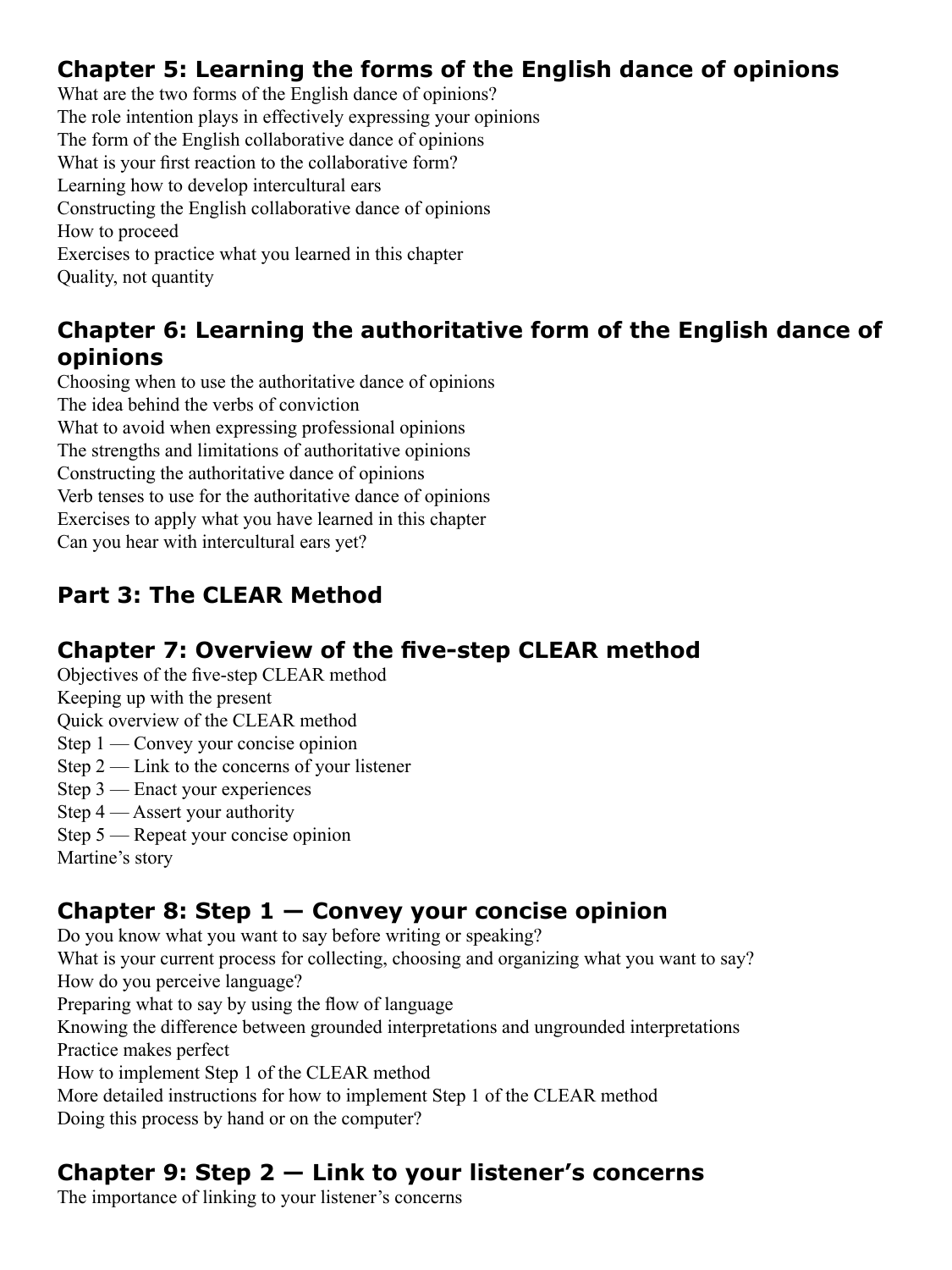Knowing how to pass your listener's relevancy test What is listening? Are you addressing your listeners' concerns? How to implement Step 2 of the Clear method More detailed instructions for how to implement Step 2 of the CLEAR method Walking confidently on both sides of the intercommunication street

#### **Chapter 10: Step 3 — Enact your experiences**

Telling a story is a universal form of communication Disembodied facts and explanations are ineffective What is trust? Three main elements for building intercultural trust When explanations are useful and when they are not The advantages of having intercultural insight What to do to implement Step 3 of the CLEAR method More detailed instructions for how to implement Step 3 of the CLEAR method How to guarantee that you will feel confident telling a story

#### **Chapter 11: Step 4 — Assert your authority**

How much do you participate in building your intercultural identity? What is different within intercultural contexts? What to do to implement Step 4 of the CLEAR method More detailed instructions for how to implement Step 4 of the CLEAR method

# **Chapter 12: Step 5 — Repeat your concise opinion**

What are your opinions about repetition? The benefits of repetition for intercultural communication What to do to implement Step 5 of the CLEAR method More detailed instructions for how to implement Step 5 of the CLEAR method

# **Part 4: Applying the CLEAR Method**

# **Chapter 13: Adapting business documents to intercultural contexts**

How producing business documents has changed What standards are you using when creating business documents? Joëlle's story Jacque's story Danielle's story The impetus to innovate

#### **Chapter 14: Written business communications**

General guidelines for adapting the five-step CLEAR method to your written documents 202 questions for applying the CLEAR method to written communications General questions Questions about Step 1 of the CLEAR method (Chapter 8) Questions about Step 2 of the CLEAR method (Chapter 9) Questions about Step 3 of the CLEAR method (Chapter 10)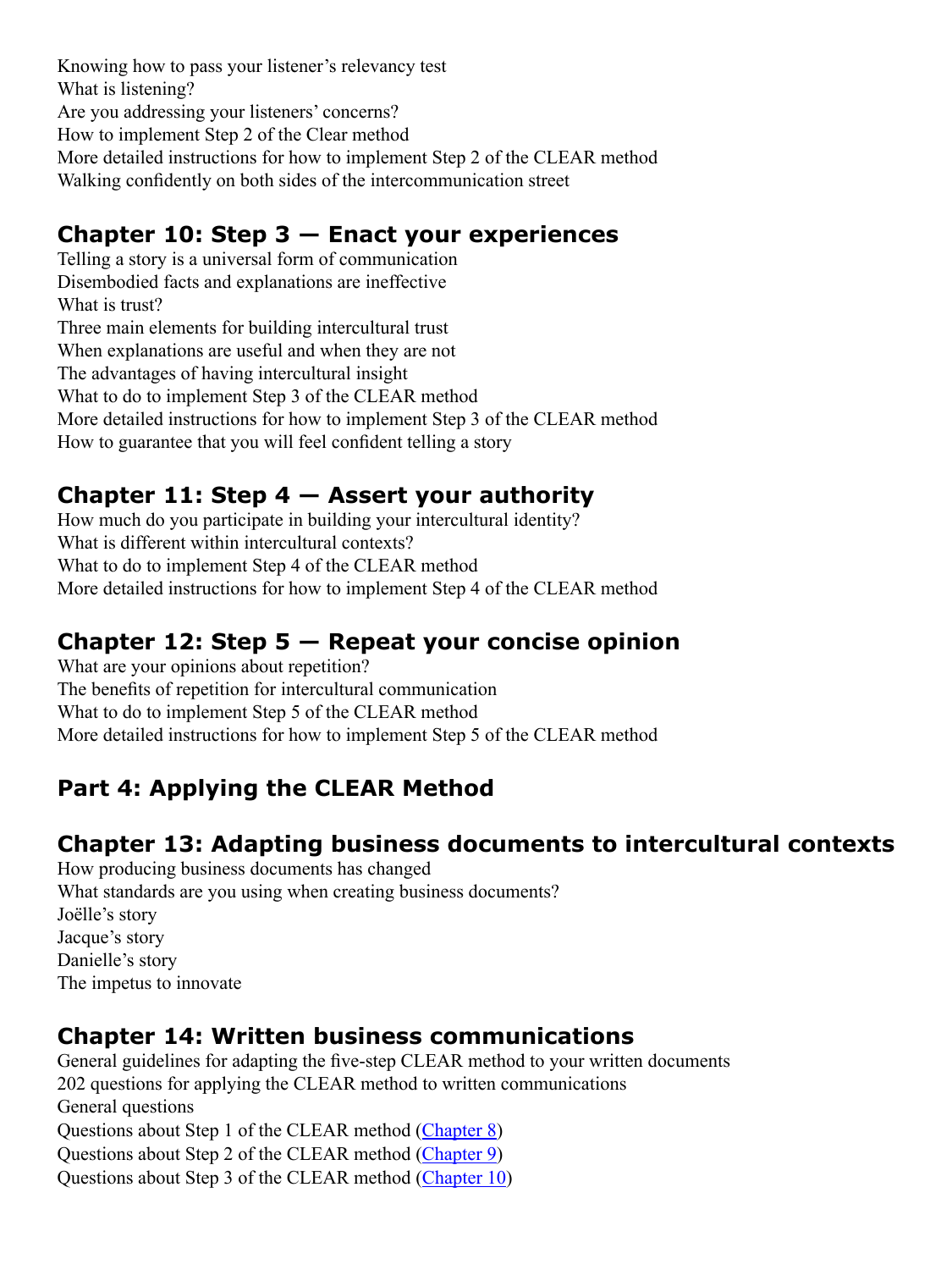Questions about Step 4 of the CLEAR method (Chapter11) Questions about Step 5 of the CLEAR method (Chapter 12) Questions about the collaborative dance of opinions (Chapter 5) Questions about the authoritative dance of opinions (Chapter 6)

#### **Chapter 15: Spoken business communications**

General guidelines for adapting the five-step CLEAR method to your spoken business communications 202 questions for applying the CLEAR method to spoken communications General questions Questions about the five-step CLEAR method (Chapter 7) Questions about Step 1 of the CLEAR method (Chapter 8) Questions about Step 2 of the CLEAR method (Chapter 9) Questions about Step 3 of the CLEAR method (Chapter 10) Questions about Step 4 of the CLEAR method (Chapter 11) Questions about Step 5 of the CLEAR method (Chapter 12) Questions about the collaborative dance of opinions (Chapter 5) Questions about the authoritative dance of opinions (Chapter 6)

# **Conclusion**

#### **Glossary**

# **About the Author**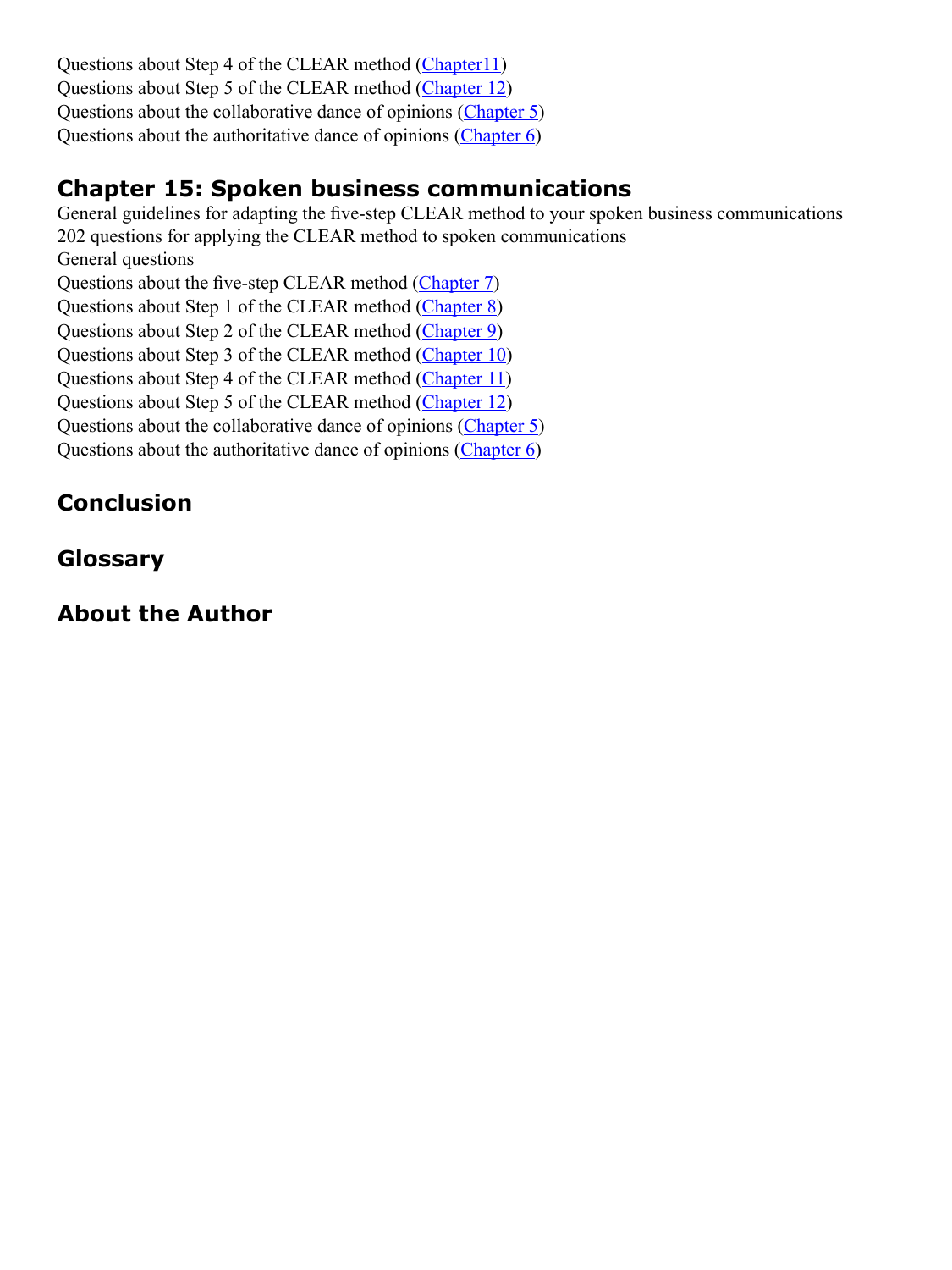# **Preface**

Over the years, my clients have told me their stories about how things went wrong when using English as a second language within an intercultural business context. In almost every case they blamed their English skills and were desperate to find a way to avoid such situations in the future. I am going to share one of these stories with you now.

While your situation is unique, you might still recognize how your difficulties are similar to those of Pierre. Everyone faces these difficulties to some extent when communicating in English as a second language. However, you will discover, as Pierre did, that these difficulties are not insurmountable.

#### **Pierre's story**

Pierre was waiting at the door of the boardroom, anxiously anticipating the arrival of international colleagues who had been invited to a day-long meeting. Some of them he knew, others he had never met. As the Product Development Manager for his division in France, he was usually very comfortable speaking to groups, when he spoke French. Today he would have to use English to introduce himself and then give a half-hour presentation about a poorly-performing company product that he had recently developed. Even at the best of times he would have felt slightly nervous and awkward presenting in English, but today he felt extra pressure to express his opinions and recommendations both persuasively and authoritatively.

He had given many presentations in English but he still felt unsure of himself. At times like these he wished he knew English better and that he had more time to devote to mastering the language. He had studied it a long time ago in school and had taken several short courses in the past two years. He now used it almost every day at work; but he was still uncomfortable in such situations. He felt at a disadvantage, especially with native English speakers.

After the awkward greetings, which seemed to take forever, he felt relieved when he was finally seated. He spent the morning listening to colleagues from other countries, with various levels of English competence, giving their presentations. Pierre wanted to ask questions and participate in an exchange of opinions but he hesitated. By the time he had formulated his opinions in his mind, the moment had passed. So he sat silently. It seemed to him like there was a sea of words swirling around him.

As the day progressed, speakers went more and more over their allotted time. When he was informed that he would no longer have thirty minutes to do his presentation as planned, he began to panic. He found his already weak confidence getting even weaker. When finally it was his turn to speak, he went through his series of slides mechanically, quickly reading each one, not daring to digress.

He deeply regretted that he could not even use his last few slides, which contained all the important conclusions, because the chairman of the meeting stopped him after only fifteen minutes. As he had learned throughout his education, and from years of presenting in French, you keep the conclusions for the end, after first providing all the facts leading up to it. That technique had worked well for him in France. However, in his own assessment, it had failed him miserably that day. He was concerned that he had damaged his reputation with foreign colleagues.

When I met Pierre, he told me that story with a tone of resignation in his voice. He pointed out that fortunately not all his presentations were such a disaster. Still, he never really felt confident about his command of this second language. Two years ago, English became the official company language. He was sure that using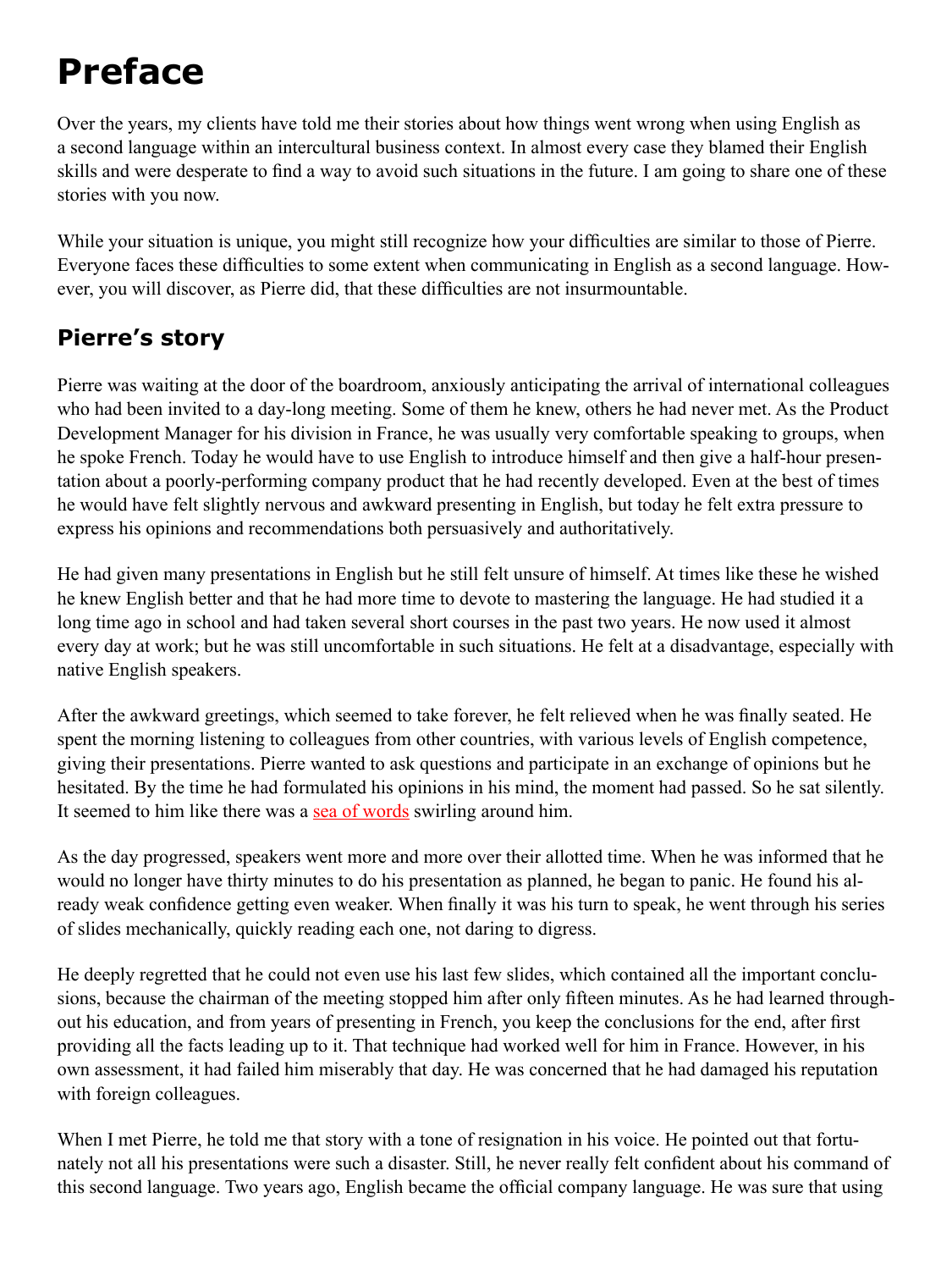English would get easier as a result. However, even with daily emails, phone calls and meetings in the office, he still did not feel satisfied with his skills.

For example, he confessed that he often postponed writing emails and reports in English. He wondered sometimes whether delaying what he found difficult was creating the impression that he was indifferent or inefficient. He also said that his German manager had a much higher level of English than he did. He worried that his opinions were not being taken seriously because he was not able to build a persuasive case for them in English. Was he imagining it or was he experiencing a real communication problem?

When I asked him what he thought was missing for him, he said what I have heard countless times from clients in a similar situation. He was convinced that if he had a more extensive vocabulary and a perfect grasp of more complex verb forms, then all his problems would disappear. Pierre was mistaken.

Because of my extensive background in showing native English speakers how to improve their writing, speaking and listening skills, no one can persuade me that good communication is all about grammar and vocabulary. Besides, nothing was fundamentally wrong with Pierre's verb tenses. It was also obvious to me that he had more than enough vocabulary to present his opinions well.

However, like many such international business people that I have worked with in the past ten years in France, he had reached an upper-intermediate level of English and did not know what to do to improve further. From many examples such as this, I am convinced that people like Pierre do not benefit much from additional English lessons. What he needed to learn was a new method to choose and organize what he wanted to say for an intercultural context. He also needed to learn to listen differently.

I spent the next eight sessions working with Pierre on the topics you will find in this book. During those sessions, he practiced using my five-step CLEAR method. As a result, he became more effective at expressing his opinions more persuasively and authoritatively with international colleagues and clients.

In addition, he was delighted to discover that by following my approach, his ability to understand was also improved. He could now ask questions quickly, with more precision. He could also hear when the person speaking was not being clear. This is a common phenomenon that I see repeatedly in my work with multinational business clients. In their own language, they know immediately when a speaker is not being clear and they do not hesitate to say so. In an intercultural context, however, they often assume their lack of understanding is their fault and hesitate to speak up. Pierre easily overcame this, as he later told me.

#### **The two-way street called intercommunication**

Pierre realized something essential during the sessions we had together: communication is a two-way street called intercommunication. If neither side knows how to take responsibility for communicating clearly and concisely, then miscommunication is inevitable. By becoming more aware of what is required within intercultural business contexts, Pierre was not only able to speak and listen better, but was now also able to help others speak and listen better.

For example, at our last session together, a few days after another international conference, he arrived smiling. He said that he had been very satisfied with what turned out to be the shortest yet most effective presentation he had ever given. People had apparently congratulated him on it afterwards. He was also able to follow other people's speeches with much less effort, now that he knew what to listen for. In addition, he told me that for the first time he was able to hear that some native English-speaking colleagues were actually not very good communicators. He had even interrupted one of them to ask a question requesting more clarity.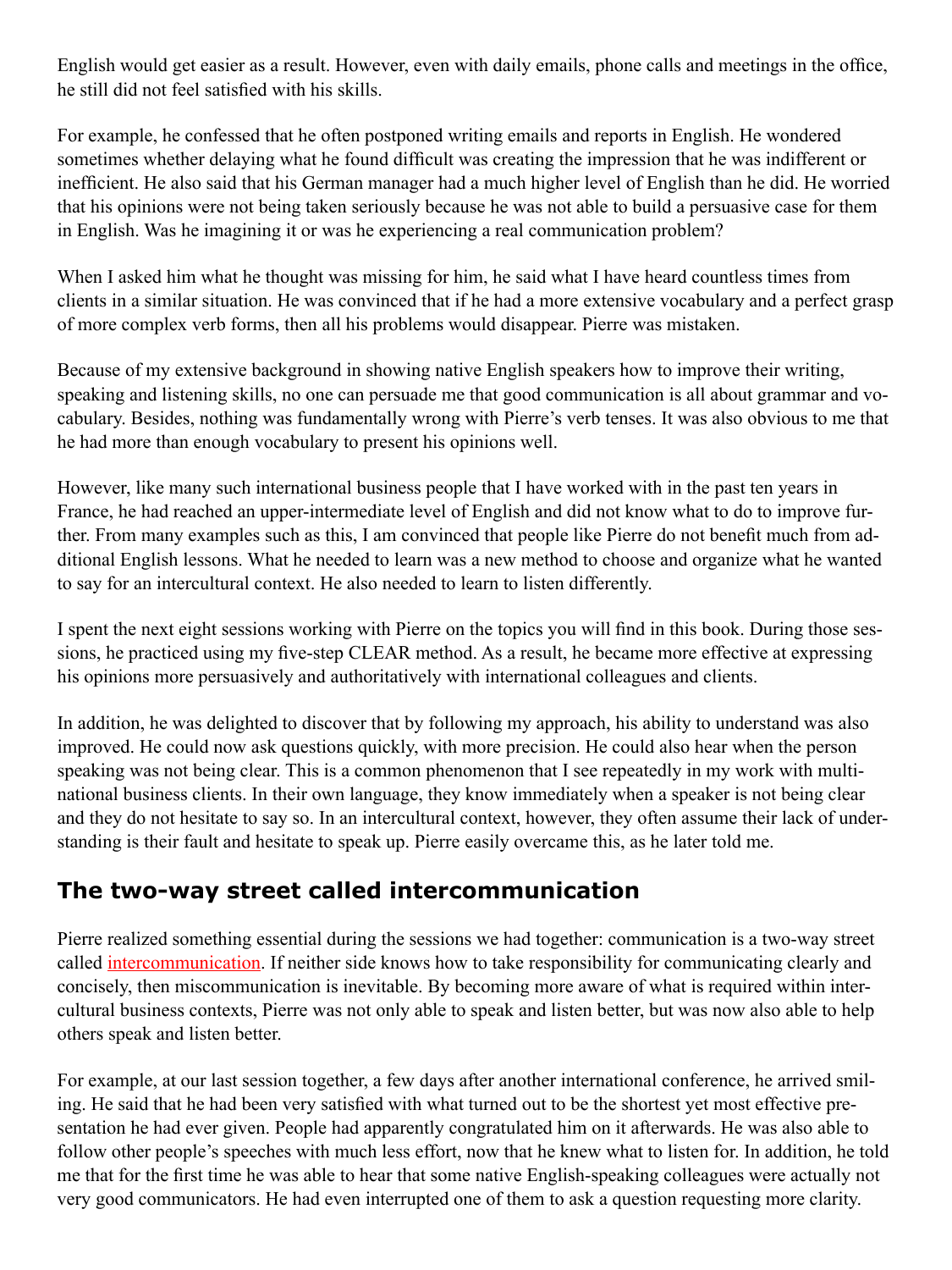This was something that he would never have dared to do before.

At work he was also completing his English emails and meeting reports more quickly. That meant there were fewer delays. While he said he could not honestly claim that his manager was agreeing with his opinions any more than before, Pierre was less bothered by that. He felt confident that he was expressing his opinions more persuasively and authoritatively. According to him, their intercommunication had improved and he felt more optimistic about his future.

At our last session, I asked him for feedback on what he had learned. He replied, "What I have learned from you could fill a book. Thanks to you I now enjoy speaking and writing in English. I am actually looking forward to the next international conference!"

It is feedback like this from my clients that has inspired me to write this book. Due to the diversity of language structures and rhythms, there is not yet a universal standard for what "clear" is when using English within intercultural business contexts. Nevertheless, I believe it is crucial to find a common ground and establish standards for intercultural business communication.

After decades of experience in a variety of communication fields, including work with international companies, my five-step CLEAR method for expressing opinions has been designed to establish such a standard; one that is effective, while also being simple to learn and to apply. It's a standard that is flexible enough to be endlessly adapted to suit your needs as they change over the course of your intercultural career. My sincerest desire is that you, like Pierre, master expressing your opinions in English as a second language clearly, concisely and confidently.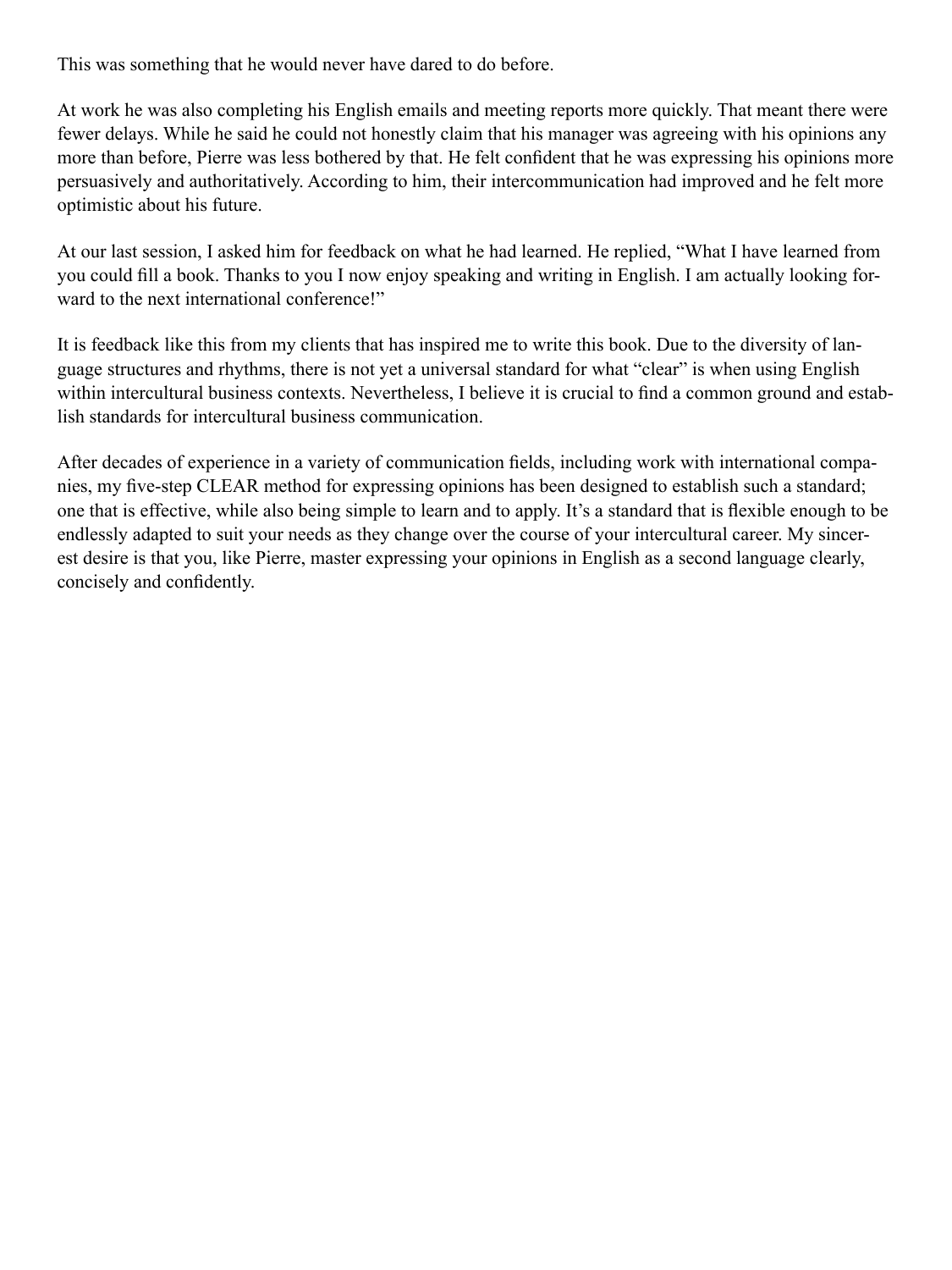# **Introduction**

#### **Are you currently working within an intercultural business context, using English as a second language at an upper-intermediate level?**

#### **Have you ever thought about improving your intercultural communication skills?**

Having worked with non-native English speakers within international businesses for the past decade, I can assure you that everyone is struggling with intercultural communication challenges. So if you are having communication difficulties, you are not alone.

The clients I work with often tell me that something is missing for them when they use English at work. Specifically, they find it difficult to express their opinions in meetings, presentations and reports. They do not know what to do to feel more competent and confident in these situations. My clients often believe that the solution might be to further increase their vocabulary and master more verb tenses. But when they tried this and eventually realized that this approach was not the answer, they became discouraged. They did not know what else to do.

Rarely does anyone think of asking themselves two more-fundamental questions. First: "How do I communicate?" Second: "How do I need to change how I communicate when I use English as a second language within an intercultural business context?" Asking those questions inevitably leads to observing something that all cultures share but that we all ignore: how we speak and listen.

When using your native language within your own culture, there is no urgent need to be aware of how you speak and listen. Language is like the air you breathe; not only do you not pay any attention to it, you are probably satisfied with how you communicate. It is unlikely that you would think of trying to improve your communication skills in your native language. So it is not surprising that it would not occur to you to improve your English intercultural communication skills. Even if you did think of that, what steps would you take to improve? Finally, how would you measure the degree to which your efforts were successful?

As with many of my clients, you no doubt currently judge your English speaking and listening skills by using a measurement of grammar and vocabulary. In other words, you are using the same measurement that you apply to your native language. But is that an appropriate measurement for a second language?

How many years have you spent mastering your native language? In contrast, how many years have you devoted to mastering English? You use your native language most of the time. Compare that to how often you use English. So does it make sense to measure your competence in both languages the same way?

After all, if perfect grammar and a huge vocabulary were the only requirements for good communication, there would be no miscommunication between people of the same culture and language. I am a Canadian, who before moving to France spent two decades showing thousands of native Anglophone speakers how to improve their communication skills. I know from this first-hand experience that communicating well is based on criteria other than just fluency in the language.

That is what motivated me to develop a new measure for those using English as a second language within an intercultural business context. And to develop a new method for dealing with the unique communication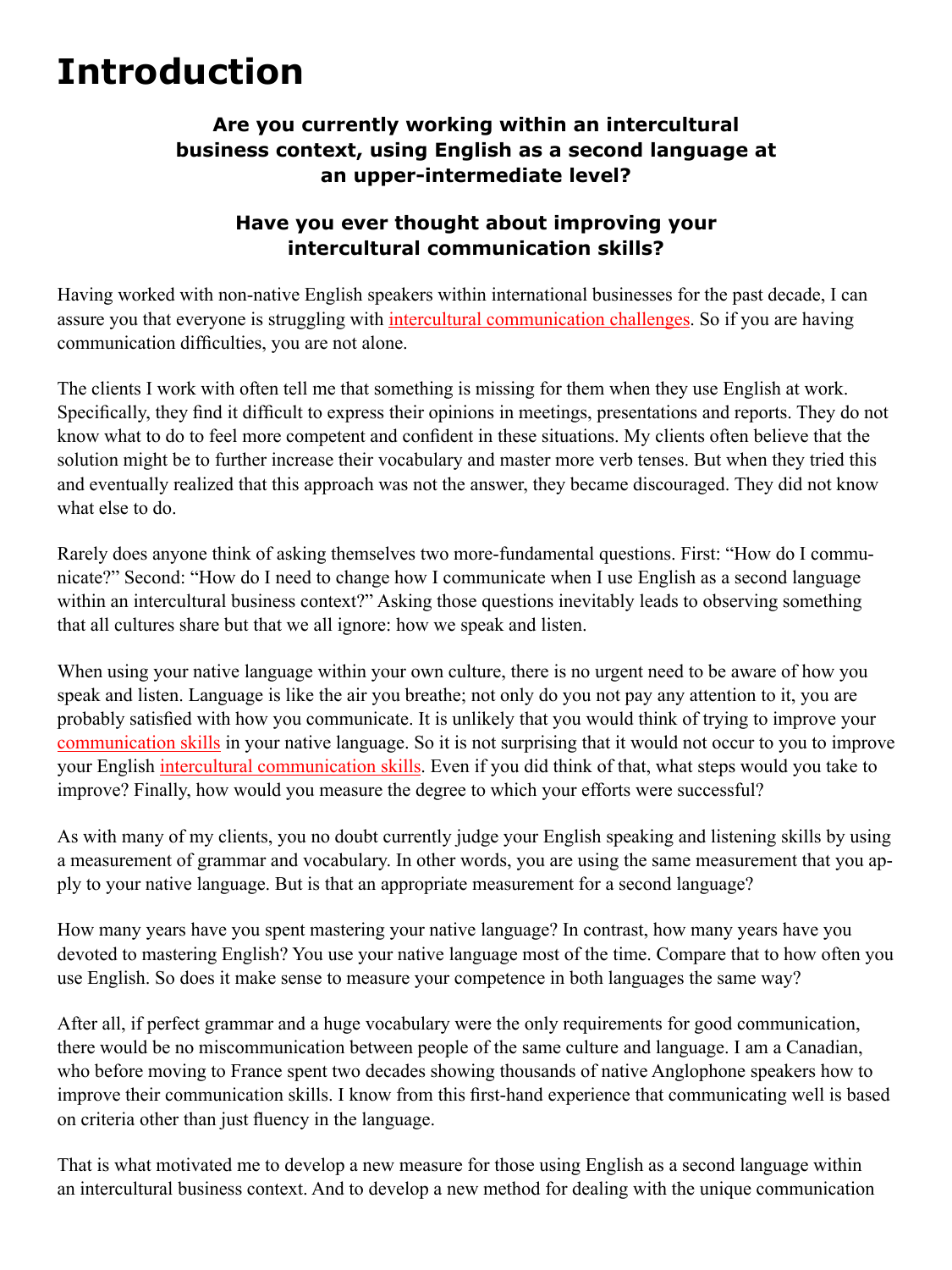challenges an intercultural context brings to both speakers and listeners. The priority cannot be to simply "speak English better." Rather, it has to be communicating as clearly and concisely as possible, so that we can understand each other better.

Why is that important? I am convinced that without understanding, there can be no trust. Without trust, there can be no cooperation. And without cooperation, there is no future. From my point of view, the first step in building our future together is mastering the words we exchange today. In particular, the opinions we exchange today, which is the primary focus of this book.

#### **We build our future in the opinions we exchange today**

Communicating our professional opinions clearly is not a luxury in today's fast-paced international business environment; it is a necessity. Perhaps expressing your opinions effectively is not difficult for you in your native language. However, when you are using English as a second language on the phone, in emails, during meetings or presentations, are you expressing your opinions as persuasively and authoritatively as you would like?

In this book you will learn what communication is, what is different about communicating in an intercultural context and why that is the case. This will increase your awareness of what is really going on when using English in your particular intercultural business context. You will also learn how to get your opinions across clearly and concisely every time. You will gain confidence because you will know what to do, how to do it and when. You will also learn how to measure your progress as you gradually begin to implement my fivestep CLEAR method for expressing opinions.

My aim is to inspire you to see speaking and listening from a different perspective; one that releases you from your preoccupation with correct grammar, perfect pronunciation and a vast vocabulary. You can then shift your priority to the essence of communication: using English clearly, concisely and confidently. Why? To be able to work more effectively and harmoniously with others within intercultural business contexts.

The CLEAR method for expressing your opinions in English as a second language, which I have evolved over the past decade of working with clients from a variety of cultures, is a unique, proven solution to what is missing for you.

#### **What you will learn**

When you speak or write your opinions in English, what method do you use? If you are like many of my clients, your method is one of spontaneity. In other words, you simply begin speaking or writing without much prior reflection or preparation. When you speak or write spontaneously, do you worry that your English is inadequate?

Let me emphasize that if you have already reached an upper-intermediate ESL level, it is not your English skills but your method of communicating that is inadequate. You may be surprised by my claim that speaking and writing spontaneously does not typically result in effective intercultural business communication.

Spontaneity is inadequate for a number of reasons. First, if you have not decided precisely how to express the point you want to make, you risk confusing listeners from other cultures.

Second, you spontaneously use a style of expressing opinions that you learned in your native language, even though you are now using English. You are not aware of what that style is or how it is interpreted by col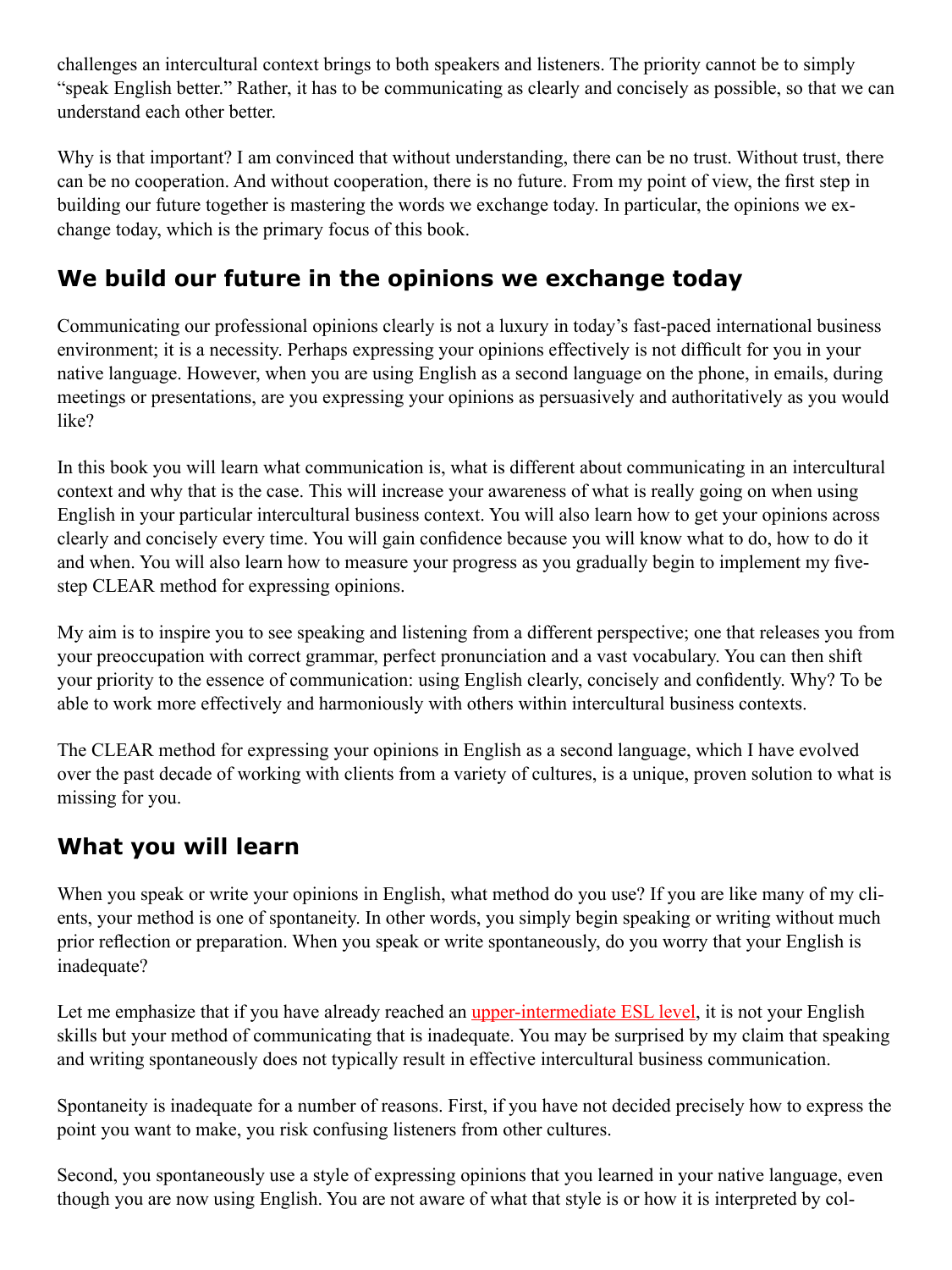leagues from other cultures.

Third, when you speak or write spontaneously you have not taken into account in what ways listeners and readers from other cultures are different from you. As you will learn, too many of us make the mistake of walking only one side of a two-way street I call intercommunication. As a result, what we want to communicate often never makes it to the other side of the street within intercultural business contexts.

In this book you will learn to walk both sides – speaking and listening – with greater awareness, ability and agility. You will learn and apply my five-step CLEAR method for expressing your opinions in English as a second language within intercultural business contexts. The five steps of the CLEAR method for expressing opinions in English are covered in detail in Part 3. The rest of the book is devoted to related topics that will help you get the most out of those five steps. Throughout the book you will be pleasantly surprised to learn how to apply the vocabulary and grammar you already know. This will provide reassurance that your current English level is not what is keeping you from communicating effectively. You will also enjoy having a method that you can rely on for all your English business communication needs.

#### **How will this book benefit you?**

Below is a list of the kinds of professionals that can benefit from using the CLEAR method for expressing opinions in English as a second language.

Leaders and members of intercultural teams Project managers of international projects Managers and staff of restaurants and hotels serving international clients Supervisors or managers who host intercultural meetings Staff who present short reports or presentations at intercultural meetings Specialists who give lengthy presentations at international conferences Staff who write business documents and emails for international colleagues Leaders and participants in international telephone or video conferences

The list is by no means complete, since the desire to improve intercultural communication is not restricted to any job title. All of us have infinite possibilities to express our professional opinions at work; so it is more a question of how important expressing an opinion is to you. And how satisfied you are with how well you currently express your opinions in English. If you choose to increase your competence, your satisfaction will also increase; the two are inextricably linked.

In addition, you will simultaneously build your awareness of intercultural communication issues. Do you think of awareness as being a competence? Due to lack of awareness you may be making mistakes that you do not even know you are making. That is what I call intercultural blind spots.

Even though my primary focus is helping you improve how you express opinions in English, you will also gain valuable intercultural insight. By that I mean, you will be able to see many aspects of your intercultural context more clearly by reading this book and completing its exercises. My clients frequently tell me that such insight is the additional benefit they receive from working with me and using my CLEAR method.

# **The underlying principles of the CLEAR method**

The method I have developed is based on the key principles of clarity and conciseness. As you master the use of this method, you will soon feel more confident within any intercultural business context. I will define what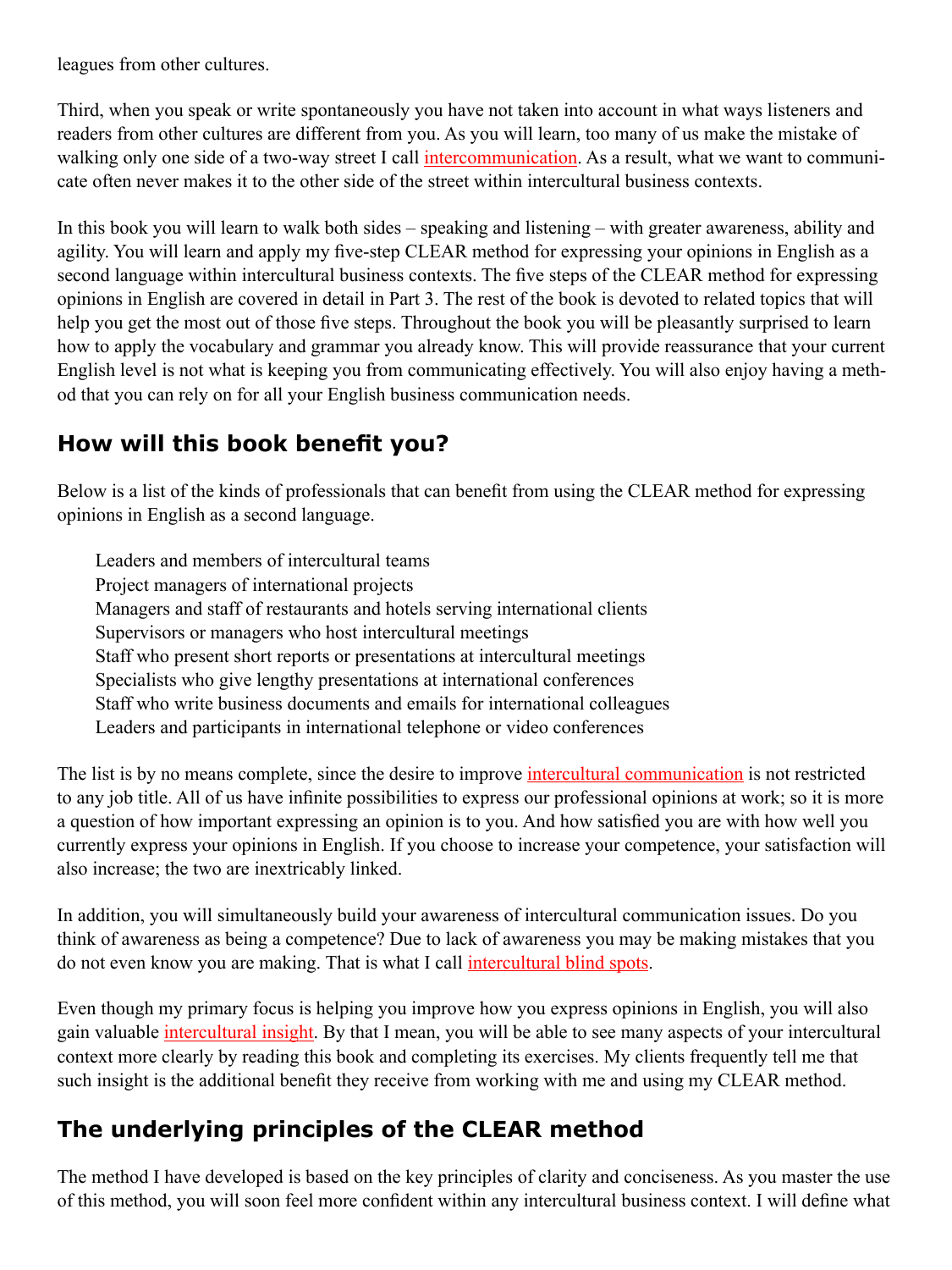I mean by clear, concise and confident.

#### **Clear**

Contrary to popular opinion, being clear when communicating is not about using the right word at the right time. So increasing your vocabulary cannot help you here. Clarity actually begins before speaking or writing. Are you clear about what you want to communicate? And do you know how to organize what you decide to say so that your listeners or readers from other cultures, at any level of English competence, clearly understand the point you are making?

Clarity is also not so much about what you say as about how your listeners interpret what you say. If you are not taking responsibility for participating in their interpretations, clarity cannot happen. This is something some of my clients already know how to do in their native language. However, they have to be shown how to transfer that ability when using English as a second language. Learning to consistently walk both sides of the two-way street called intercommunication is ultimately what clear means.

#### **Concise**

Being concise is not about brevity for its own sake. Instead, saying only what is necessary helps to keep both the speaker and listener focused on what is important. This approach, when speaking a second language, is not a limitation but a strength. A lack of conciseness when speaking a foreign language not only leads to communication confusion for your listeners but undermines your confidence in your own English language skills.

Rather than complicating your life by endlessly trying to acquire more vocabulary and better grammar skills, why not simplify things? Learning to more concisely use the vocabulary and grammar you already know is a much more effective use of your time.

#### **Confident**

Confidence is not about personality; rather, it is based on competence. When you know what you are doing, you are confident. When you are not sure what you are doing, it is impossible to be confident.

I will tell you a secret: within intercultural business contexts, no one is absolutely sure of what they are doing. No one feels totally confident. And that is not because they do not speak English well enough. Some of my clients speak English as well as I do and yet they admit that they still often feel unsure of themselves when writing and speaking.

After learning the CLEAR method my clients always report an increase in confidence. In other words, because they know what to do and when, they can practice improving. As they discover, it is not necessary to master the complete method before they can begin to enjoy increased confidence.

#### **The process of change**

Going through a process of change is what all of us are experiencing when adapting to intercultural contexts. Change can mean many different things. For me, change simply means learning. This is the journey of learning I will take you on in this book.

You are starting where most of my clients find themselves. You cannot see what is happening when you communicate within intercultural contexts. We all suffer from intercultural blind spots; as I will say frequently, you cannot change what you cannot see. What I find is that most people using English within intercultural contexts see the need for improvement. However, they cannot see exactly what kind of improvement is needed. In this book I will lead you through a process to remedy that.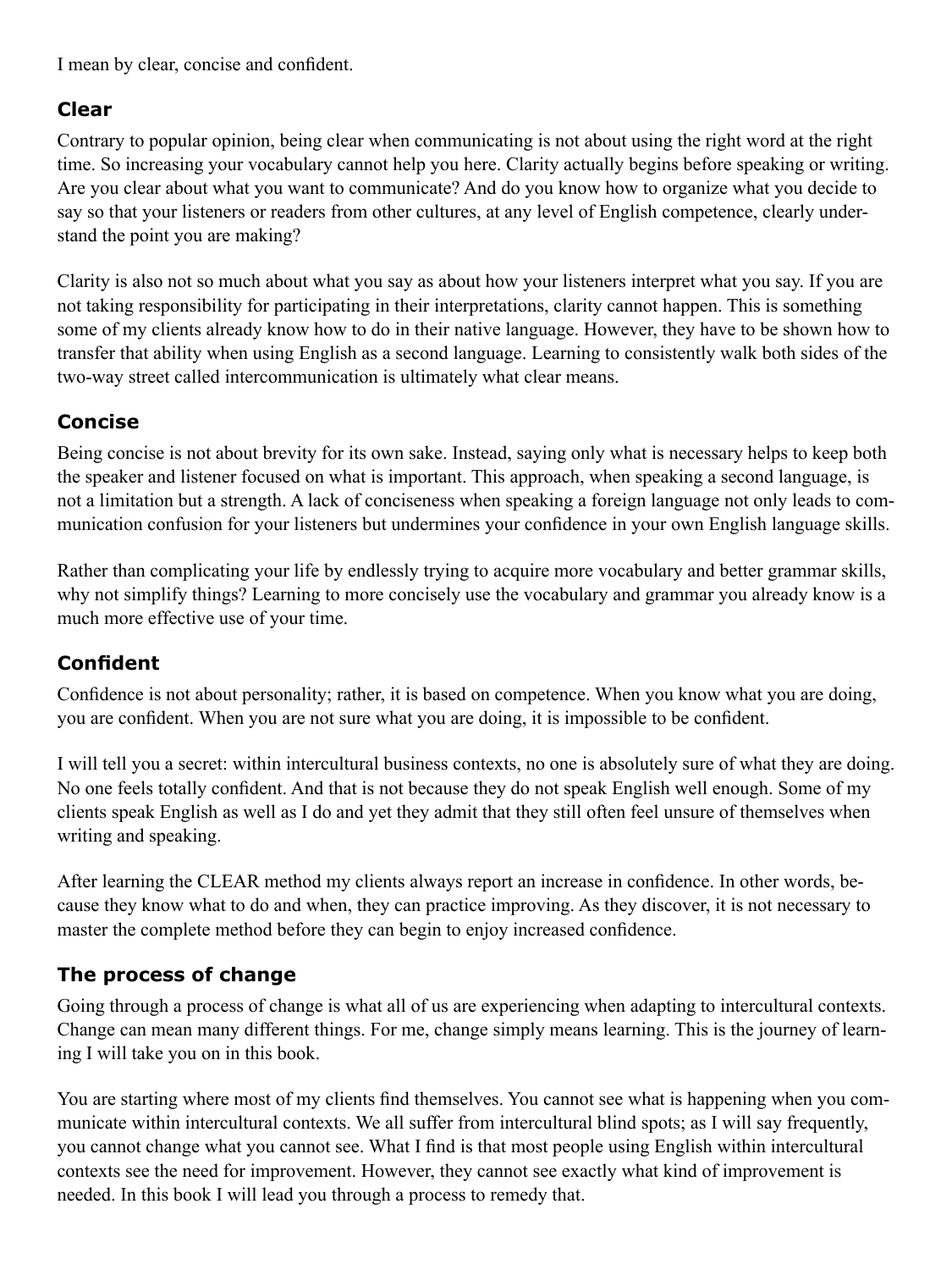First, you will expand your intercultural insight. Once you can see what you want to change, you can practice taking the steps I suggest. As you do, you will gradually embody new speaking and listening skills. In both the short term and long term, you will be able to take action that you could not take before. The more you practice, the more automatic all this will become. You will be actively engaged in evolving your intercultural communication style.

While we can label that process "change," I prefer to call the process "learning." This book is designed as a gradual self-learning program. You will achieve the best results if you work through it in the order presented.

#### **How the book is organized**

Part 1 will increase your general awareness of speaking and listening. Part 2 will increase your awareness of opinions. It will also review some of the basics that you already know, but which you may be underutilizing, about how to express opinions in English. Part 3 will cover in detail the five steps of the CLEAR method for expressing opinions in English. Part 4 will show you how to apply all that you have learned to both spoken and written communication.

# **What you will learn in each part**

#### **Part 1: Overview of Communication**

I begin by explaining my principles of communication, which will allow you to see your communication issues from a new perspective. You may think that your communication problems are personal. However, there are important cultural and historical aspects of how each of us communicates and the kinds of problems we have.

#### **When you complete the chapters in Part 1 you will understand:**

- What communication is and what it is not
- What all languages and cultures share in common
- How you acquired your current way of communicating
- How you need to communicate differently within intercultural contexts

#### **Part 2: Dance of Opinions**

The way people express their opinions within both business and social contexts has been culturally learned. I have named that the dance of opinions. What is the English dance of opinions? You will see that you, like others in English-based intercultural business environments, are expressing your opinions in your native cultural style, while only substituting English words.

#### **When you complete the chapters in Part 2 you will know:**

- How to identify your dance of opinions
- What parts of the dance of opinions are most important within intercultural business contexts
- The vocabulary and grammar to use for the dance of opinions in English as a second language
- How to dance appropriately within your particular intercultural business context

#### **Part 3: The CLEAR Method**

Once you have reviewed the basics of expressing opinions, you are ready to learn my five-step CLEAR method. It will show you how to prepare and implement expressing your opinions verbally or in writing for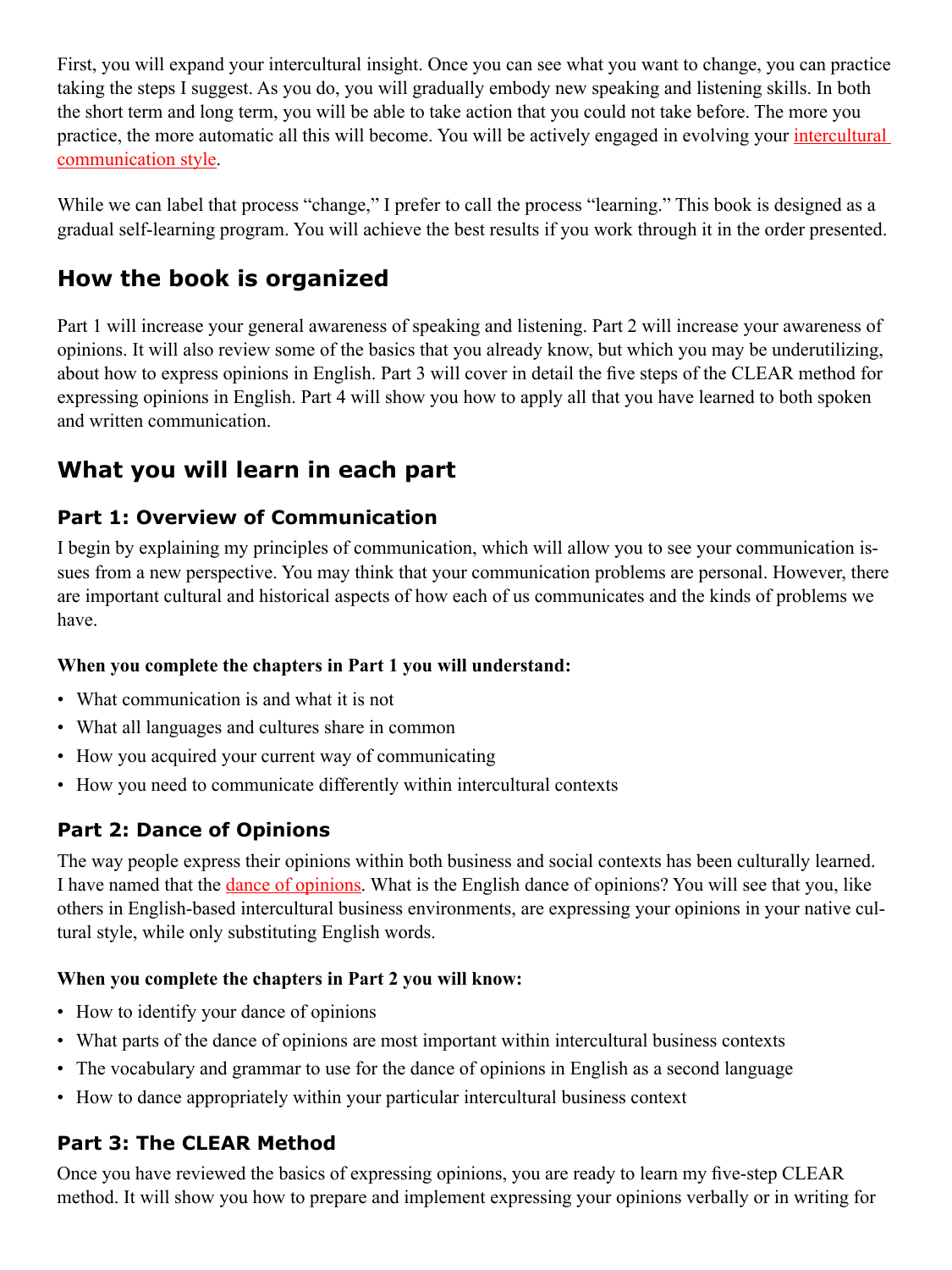intercultural contexts.

I developed the CLEAR method in response to the challenges of communicating interculturally. First, people speak, listen and read with different levels of English. Second, you will often find yourself in meetings or at conferences where you are not given as much time to speak as you would like. Third, your listeners have different cultural expectations of you than you have of yourself. Under these conditions, knowing how to express your opinions clearly, concisely and confidently is a winning formula.

#### **When you complete the chapters in Part 3 you will know:**

- What thinking you have to do in order to prepare yourself to express your opinions verbally or in writing
- How, why and when to choose what to say or write, using the vocabulary and grammar you already know
- How to organize what you want to say so it is easy to follow and understand
- How to deepen the involvement of your listeners
- How to be more persuasive
- How to build trust

#### **Part 4: Applying the CLEAR Method**

My five-step CLEAR method can be adapted to all your written and spoken communication needs. In this part I provide you with hundreds of questions to guide you when applying what you learned in Part 2 and Part 3 to your written and spoken business communications.

As an added benefit, you will feel more confident, because you can practice improving your skills while also meeting your work obligations.

#### **When you complete the chapters in Part 4 you will know:**

- How to apply my five-step CLEAR method to a variety of written and spoken business communications
- How to tailor it to your needs within your particular intercultural business context

#### **How to use this book**

After two decades of training thousands of people from a variety of cultures in both Canada and France, I have come to the conclusion that there is no one right way to learn. So I will not presume to tell you how you must use this book. However, to get maximum value from it, I will suggest four things.

One, that you read it in the order presented, the first time through. In the first chapters I provide you with the conceptual framework on which the CLEAR method and exercises in later chapters are built. By reading the book in sequence you will understand the "why" behind the actions that I will suggest you take.

Second, that you do not wait to begin applying what I suggest until you finish the book. I have designed this as a gradual self-learning process. To help you with that, I have prepared a complimentary downloadable workbook that you can use in tandem with this book. I invite you to visit my website at sherwoodfleming. com and download it, so that you can begin applying what you learn as soon as possible.

Third, that you think of this book as your personal intercultural communication coach. Even after you have completed it, I encourage you to refer to it frequently to help make your daily communication tasks easier.

Finally, any new domain requires the understanding of new terminology. You will find a glossary at the end of